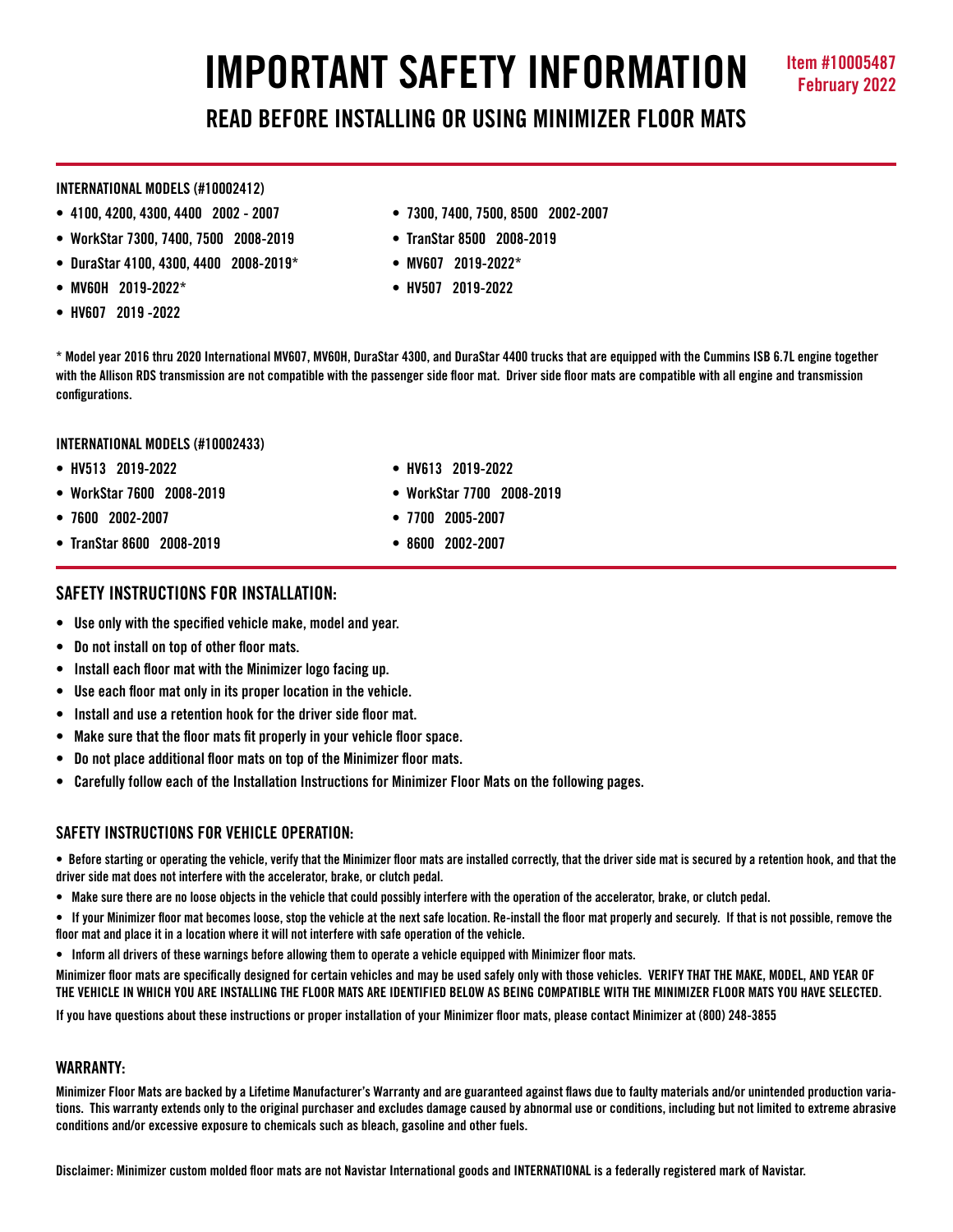**Minimizer floor mats are specifically designed for certain vehicles and may be used safely only with those vehicles. VERIFY THAT THE MAKE, MODEL, AND YEAR OF THE VEHICLE IN WHICH YOU ARE INSTALLING THE FLOOR MATS IS IDENTIFIED ON PAGE 1 AS BEING COMPATIBLE WITH THE MINIMIZER FLOOR MATS YOU HAVE SELECTED.** 

# **INTERNATIONAL WORKSTAR / DURASTAR / TRANSTAR FLOOR MAT KIT SPECIFICATIONS:**

**• Contents of floor mat kit # 10002412 are shown below in Figure 1.** 

#### **Figure 1 - Kit #10002412 Contents**



**• Contents of floor mat kit # 10002433 are shown below in Figure 2.** 

## **Figure 2 - Kit #10002433 Contents**



## **INSTALLATION INSTRUCTIONS:**

**1. Remove other floor mats from the vehicle before installing Minimizer floor mats.**

**2. Install the Minimizer floor mats right side up, with the Minimizer logo visible.**

**3. Each Minimizer floor mat is contoured to fit a particular location in the vehicle and may be used safely only in that location.** 

**4. The Minimizer floor mat package contains one driver mat and one passenger mat.** 

**5 . Position the driver mat in the truck as shown in Figure 3.**

#### **Figure 3 - Driver Mat in Position**



**6. Inside the package with the installation instructions, locate the black plastic retention hook as well as a white tube of Primer 94 as shown in Figure 4.** 

#### **Figure 4 - Hook and Primer 94**



**7. Insert the hook up through the hole at the right rear corner of the driver side floor mat as shown in Figure 5. The hook should fit flush with the underside of the floor mat.** 

#### **Figure 5 - Hook Insertion**



**8. Once the hook is in place, let the mat and hook rest on the floor as shown in Figure 6. Next, confirm that the mat is not interfering with foot pedals and verify it is making proper contact with the surfaces surrounding the floor.**